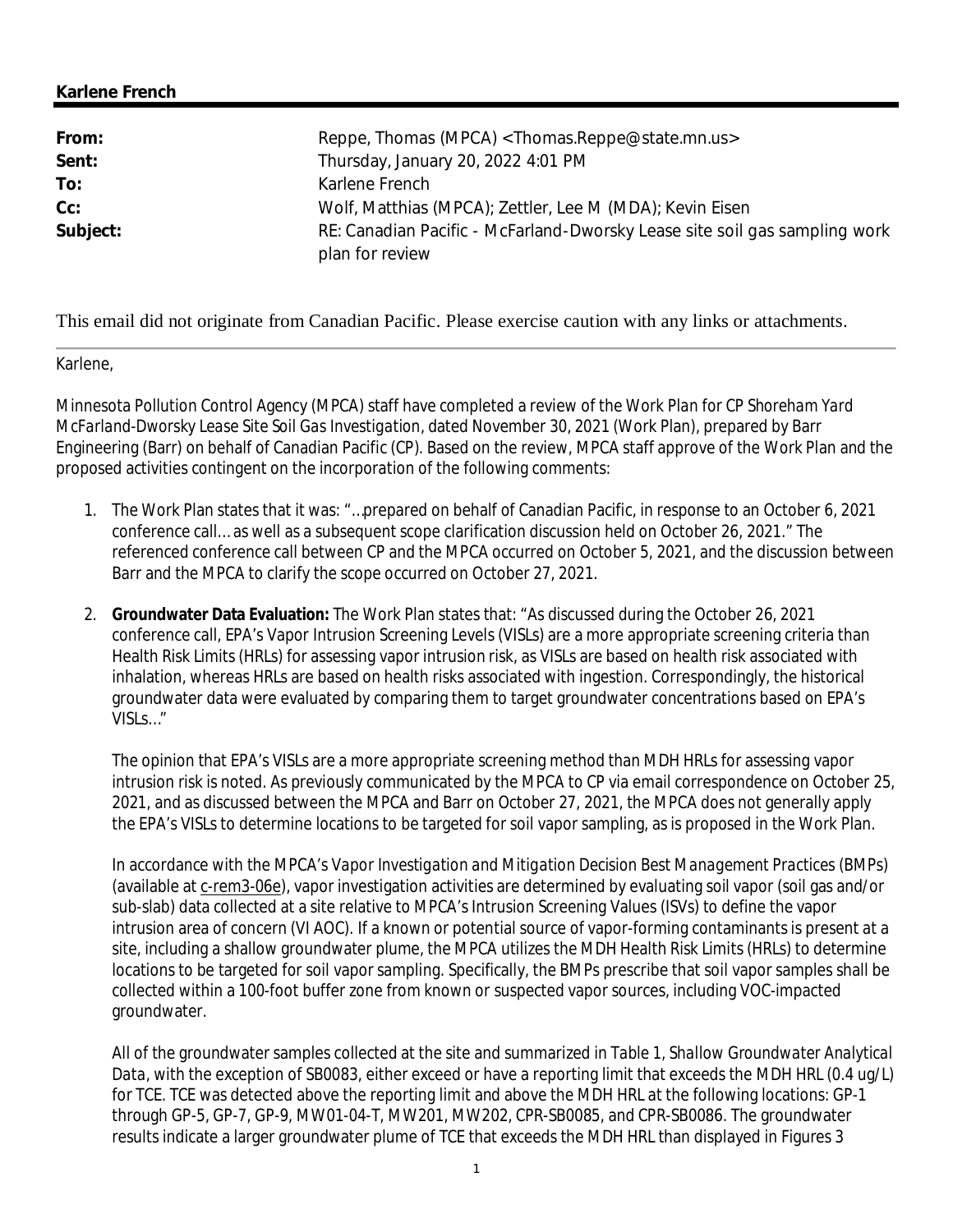through 5 of the Work Plan. Therefore, the 100-foot buffer should also be extended outward surrounding the identified groundwater plume, defining a larger area of potential vapor impacts and VI AOC. Based on this information, the locations of the proposed soil vapor samples are within the identified source area, and moving the locations outward may better evaluate the entire area of potential vapor impacts defined by the 100-foot buffer surrounding the identified groundwater plume.

- 3. **Schedule:** The Work Plan states that: "The two rounds will achieve the MPCA's required two-season sampling schedule (i.e., with one heating season sample and one non-heating season sample)." As stated in the MPCA's BMPs, two seasonal sampling events, conducted within 100 feet of known or potential vapor sources, are the minimum number of sampling events required to document that there is not a VI AOC at the site.
- 4. **Reporting:** The Work Plan states that: "Following receipt and data quality review of the analytical results from both sampling events, a summary letter report will be prepared for regulatory review and approval… Assuming no exceedances of the MPCA 33x ISVs for Industrial/Commercial land use, it is anticipated that CP will re-request the previously-submitted request for a No Further Action Letter with the existing Affidavit."

As indicated above in Comment 2, the locations of the proposed soil vapor samples are within the source area (i.e. the shallow groundwater plume that exceeds MDH HRLs) and are not located within the 100-foot buffer of the identified groundwater plume. If a result(s) from any of the sampling locations/events exceed the MPCA's 33x ISVs for Commercial/Industrial land use, then additional soil vapor samples must be collected beyond the currently proposed locations to delineate the full extent of soil vapor impacts and the VI AOC based on nearby receptors and their proximity to the site. If Residential land use is applicable to any identified receptor(s), then the MPCA's ISVs (and 33x ISVs) for Residential land use will be valid for evaluating and defining the VI AOC.

Please contact Matthias Wolf or myself if you have any questions regarding the MPCA's review and approval of the Work Plan.

Thank you, Tom

**Thomas Reppe, P.G.** Environmental Specialist/Project Manager Minnesota Pollution Control Agency (MPCA) Remediation Division 520 Lafayette Road N. | St. Paul, MN | 55155 Office: 651.757.2643 thomas.reppe@state.mn.us | www.pca.state.mn.us

## MINNESOTA POLLUTION CONTROL AGENCY

*Our mission is to protect and improve the environment and human health.*

NOTICE: This email (including attachments) is covered by the Electronic Communications Privacy Act, 18 U.S.C. 2510-2521. This email may be confidential and may be legally privileged. If you are not the intended recipient, you are hereby notified that any retention, dissemination, distribution, or copying of this communication is strictly prohibited. Please reply back to the sender that you have received this message in error, then delete it. Thank you.

**From:** Kevin Eisen <KEisen@barr.com>

**Sent:** Tuesday, November 30, 2021 08:33

**To:** Reppe, Thomas (MPCA) <Thomas.Reppe@state.mn.us>; Zettler, Lee M (MDA) <lee.zettler@state.mn.us> **Cc:** 'Karlene French' <Karlene\_French@cpr.ca>; Kevin Eisen <KEisen@barr.com> **Subject:** Canadian Pacific - McFarland-Dworsky Lease site soil gas sampling work plan for review